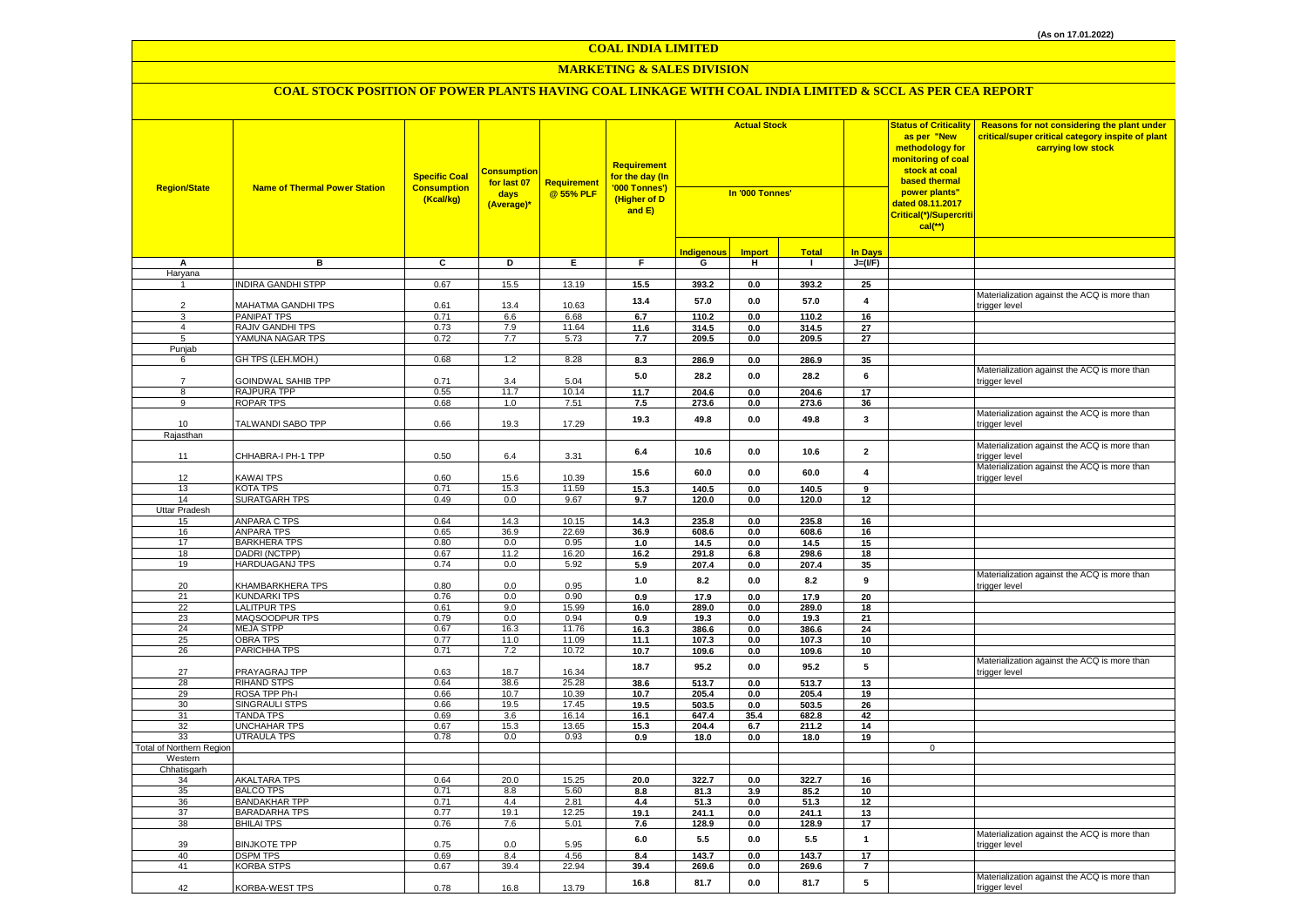### **COAL INDIA LIMITED**

### **MARKETING & SALES DIVISION**

| <b>Region/State</b>        | <b>Name of Thermal Power Station</b>     | <b>Specific Coal</b><br><b>Consumption</b><br>(Kcal/kg) | <mark>Consumptior</mark><br>for last 07<br>days<br>(Average)* | Requirement<br>@ 55% PLF | <b>Requirement</b><br>for the day (In<br>'000 Tonnes')<br>(Higher of D<br>and E) | <b>Actual Stock</b><br>In '000 Tonnes' |                    |                | <b>Status of Criticality</b><br>as per "New<br>methodology for<br><mark>monitoring of coal</mark><br>stock at coal<br>based thermal<br>power plants"<br>dated 08.11.2017<br>Critical(*)/Supercriti<br>$cal$ (**) | Reasons for not considering the plant under<br>critical/super critical category inspite of plant<br>carrying low stock |                                                                     |
|----------------------------|------------------------------------------|---------------------------------------------------------|---------------------------------------------------------------|--------------------------|----------------------------------------------------------------------------------|----------------------------------------|--------------------|----------------|------------------------------------------------------------------------------------------------------------------------------------------------------------------------------------------------------------------|------------------------------------------------------------------------------------------------------------------------|---------------------------------------------------------------------|
|                            |                                          |                                                         |                                                               |                          |                                                                                  | <b>Indigenous</b>                      | <b>Import</b>      | <b>Total</b>   | <b>In Days</b>                                                                                                                                                                                                   |                                                                                                                        |                                                                     |
| А                          | в                                        | С                                                       | D                                                             | Е                        | F                                                                                | G                                      | н                  | -1             | $J=(I/F)$                                                                                                                                                                                                        |                                                                                                                        |                                                                     |
| 43                         | <b>LARA TPP</b>                          | 0.66                                                    | 24.3                                                          | 13.92                    | 24.3                                                                             | 433.5                                  | 0.0                | 433.5          | 18                                                                                                                                                                                                               |                                                                                                                        |                                                                     |
| 44                         | NAWAPARA TPP                             | 0.79                                                    | 0.0                                                           | 6.28                     | 6.3                                                                              | 23.2                                   | 0.0                | 23.2           | $\overline{\mathbf{4}}$                                                                                                                                                                                          |                                                                                                                        | Materialization against the ACQ is more than<br>trigger level       |
| 45                         | PATHADI TPP                              | 0.65                                                    | 9.2                                                           | 5.18                     | 9.2                                                                              | 151.6                                  | 0.0                | 151.6          | 17                                                                                                                                                                                                               |                                                                                                                        |                                                                     |
| 46                         | <b>SIPAT STPS</b>                        | 0.68                                                    | 36.9                                                          | 26.62                    | 36.9                                                                             | 557.2                                  | 0.3                | 557.5          | 15                                                                                                                                                                                                               |                                                                                                                        |                                                                     |
| 47                         | <b>TAMNAR TPP</b>                        | 0.84                                                    | 18.3                                                          | 26.52                    | 26.5                                                                             | 261.5                                  | 0.0                | 261.5          | 10 <sup>1</sup>                                                                                                                                                                                                  |                                                                                                                        |                                                                     |
| 48                         | UCHPINDA TPP                             | 0.75                                                    | 22.5                                                          | 14.22                    | 22.5                                                                             | 51.3                                   | 0.0                | 51.3           | $\overline{2}$                                                                                                                                                                                                   |                                                                                                                        | Materialization against the ACQ is more than<br>trigger level       |
| Gujarat                    |                                          |                                                         |                                                               |                          |                                                                                  |                                        |                    |                |                                                                                                                                                                                                                  |                                                                                                                        |                                                                     |
| 49                         | <b>GANDHI NAGAR TPS</b>                  | 0.69                                                    | 6.3                                                           | 5.71                     | 6.3                                                                              | 75.0                                   | $0.0\,$            | 75.0<br>101.6  | 12<br>26                                                                                                                                                                                                         |                                                                                                                        |                                                                     |
| 50                         | SABARMATI (D-F STATIONS)                 | 0.57                                                    | 4.0                                                           | 2.74                     | 4.0                                                                              | 14.2                                   | 87.5               |                |                                                                                                                                                                                                                  |                                                                                                                        | Materialization against the ACQ is more than                        |
| 51                         | UKAI TPS                                 | 0.67                                                    | 9.4                                                           | 9.85                     | 9.8                                                                              | 74.1                                   | 0.0                | 74.1           | 8                                                                                                                                                                                                                |                                                                                                                        | trigger level                                                       |
| 52                         | <b>WANAKBORI TPS</b>                     | 0.67                                                    | 19.8                                                          | 20.22                    | 20.2                                                                             | 46.3                                   | 0.0                | 46.3           | $\mathbf 2$                                                                                                                                                                                                      |                                                                                                                        | Materialization against the ACQ is more than<br>trigger level       |
| Madhya Pradesh             |                                          |                                                         |                                                               |                          |                                                                                  |                                        |                    |                |                                                                                                                                                                                                                  |                                                                                                                        |                                                                     |
| 53<br>54                   | AMARKANTAK EXT TPS<br><b>ANUPPUR TPP</b> | 0.65<br>0.65                                            | 2.9<br>14.7                                                   | 1.80<br>10.31            | 2.9<br>14.7                                                                      | 12.0<br>231.0                          | 0.0<br>0.0         | 12.0<br>231.0  | $\overline{4}$<br>16                                                                                                                                                                                             |                                                                                                                        |                                                                     |
| 55                         | <b>BINA TPS</b>                          | 0.74                                                    | 3.1                                                           | 4.88                     | 4.9                                                                              | 57.6                                   | 0.0                | 57.6           | 12                                                                                                                                                                                                               |                                                                                                                        |                                                                     |
| 56                         | <b>GADARWARA TPP</b>                     | 0.66                                                    | 13.6                                                          | 13.93                    | 13.9                                                                             | 278.3                                  | 35.8               | 314.1          | 23                                                                                                                                                                                                               |                                                                                                                        |                                                                     |
| 57                         | <b>KHARGONE STPP</b>                     | 0.60                                                    | 11.7                                                          | 10.45                    | 11.7                                                                             | 144.7                                  | $0.0\,$            | 144.7          | 12                                                                                                                                                                                                               |                                                                                                                        |                                                                     |
| 58                         | SANJAY GANDHI TPS                        | 0.82                                                    | 12.4                                                          | 14.57                    | 14.6                                                                             | 89.2                                   | $0.0\,$            | 89.2           | $6\overline{6}$                                                                                                                                                                                                  |                                                                                                                        | Non payment of dues                                                 |
| 59                         | SATPURA TPS                              | 0.67                                                    | 3.5                                                           | 11.79                    | 11.8                                                                             | 58.3                                   | 0.0                | 58.3           | $\overline{5}$                                                                                                                                                                                                   |                                                                                                                        | Non Payment of Dues                                                 |
| 60                         | <b>SEIONI TPP</b>                        | 0.64                                                    | 6.9                                                           | 5.06                     | 6.9                                                                              | 191.2                                  | 0.0                | 191.2          | 28                                                                                                                                                                                                               |                                                                                                                        |                                                                     |
| 61                         | SHREE SINGAJI TPP                        | 0.71                                                    | 23.2                                                          | 23.50                    | 23.5                                                                             | 211.2                                  | 0.0                | 211.2          | 9                                                                                                                                                                                                                |                                                                                                                        | Non payment of dues                                                 |
| 62                         | VINDHYACHAL STPS                         | 0.69                                                    | 57.5                                                          | 43.60                    | 57.5                                                                             | 1214.0                                 | 0.0                | 1214.0         | 21                                                                                                                                                                                                               |                                                                                                                        |                                                                     |
| Maharashtra                |                                          |                                                         |                                                               |                          | 18.4                                                                             | 23.5                                   | 0.0                | 23.5           | 1                                                                                                                                                                                                                |                                                                                                                        | Materialization against the ACQ is more than                        |
| 63                         | <b>AMRAVATI TPS</b>                      | 0.62                                                    | 18.4                                                          | 11.07                    |                                                                                  |                                        |                    |                |                                                                                                                                                                                                                  |                                                                                                                        | trigger level                                                       |
| 64                         | <b>BHUSAWAL TPS</b>                      | 0.72                                                    | 12.8                                                          | 11.44                    | 12.8                                                                             | 27.1                                   | 0.0                | 27.1           | $\overline{2}$                                                                                                                                                                                                   |                                                                                                                        | Non payment of dues                                                 |
| 65                         | <b>BUTIBORI TPP</b>                      | 0.67                                                    | 0.0                                                           | 5.31                     | 5.3                                                                              | 59.7<br>47.4                           | 0.0                | 59.7           | 11<br>$\mathbf{1}$                                                                                                                                                                                               |                                                                                                                        |                                                                     |
| 66                         | CHANDRAPUR(MAHARASHTRA) STPS             | 0.78                                                    | 34.4                                                          | 30.17                    | 34.4<br>5.1                                                                      | 5.9                                    | $0.0\,$<br>$0.0\,$ | 47.4<br>5.9    | $\mathbf{1}$                                                                                                                                                                                                     |                                                                                                                        | Non payment of dues<br>Materialization against the ACQ is more than |
| 67                         | <b>DAHANU TPS</b>                        | 0.62                                                    | 5.1                                                           | 4.09                     | 7.9                                                                              | 34.6                                   | 0.0                | 34.6           | 4                                                                                                                                                                                                                |                                                                                                                        | trigger level<br>Materialization against the ACQ is more than       |
| 68                         | DHARIWAL TPP                             | 0.67                                                    | 7.9                                                           | 5.34                     |                                                                                  |                                        |                    |                |                                                                                                                                                                                                                  |                                                                                                                        | trigger level<br>Materialization against the ACQ is more than       |
| 69                         | <b>GMR WARORA TPS</b>                    | 0.67                                                    | 8.3                                                           | 5.29                     | 8.3                                                                              | 2.1                                    | 0.0                | 2.1            | $\mathbf 0$                                                                                                                                                                                                      |                                                                                                                        | trigger level                                                       |
| 70<br>71                   | KHAPARKHEDA TPS<br><b>KORADI TPS</b>     | 0.89<br>0.76                                            | 15.9<br>29.8                                                  | 15.72<br>22.08           | 15.9<br>29.8                                                                     | 241.7<br>250.2                         | 0.0<br>0.0         | 241.7<br>250.2 | 15<br>8                                                                                                                                                                                                          |                                                                                                                        |                                                                     |
| 72                         | <b>MAUDA TPS</b>                         | 0.70                                                    | 23.4                                                          | 21.29                    | 23.4                                                                             | 541.6                                  | 22.8               | 564.5          | 24                                                                                                                                                                                                               |                                                                                                                        |                                                                     |
| 73                         | <b>NASIK TPS</b>                         | 0.81                                                    | 5.4                                                           | 6.72                     | 6.7                                                                              | 10.5                                   | 0.0                | 10.5           | $\overline{2}$                                                                                                                                                                                                   |                                                                                                                        | Non payment of dues                                                 |
| 74                         | PARAS TPS                                | 0.74                                                    | 6.3                                                           | 4.90                     | 6.3                                                                              | 16.5                                   | $0.0\,$            | 16.5           | 3                                                                                                                                                                                                                |                                                                                                                        | Non payment of dues                                                 |
| 75                         | PARLI TPS                                | 0.67                                                    | 7.4                                                           | 6.65                     | 7.4                                                                              | 26.4                                   | $0.0\,$            | 26.4           | $\overline{\mathbf{4}}$                                                                                                                                                                                          |                                                                                                                        | Non payment of dues                                                 |
| 76                         | <b>SOLAPUR STPS</b>                      | 0.56                                                    | 5.4                                                           | 9.73                     | 9.7                                                                              | 145.8                                  | 21.2               | 167.0          | 17                                                                                                                                                                                                               |                                                                                                                        |                                                                     |
| $\overline{77}$            | <b>TIRORA TPS</b>                        | 0.66                                                    | 44.3                                                          | 28.73                    | 44.3                                                                             | 267.5                                  | 0.0                | 267.5          | 6                                                                                                                                                                                                                |                                                                                                                        |                                                                     |
| 78                         | WARDHA WARORA TPP                        | 0.66                                                    | 4.1                                                           | 4.71                     | 4.7                                                                              | 78.3                                   | 0.0                | 78.3           | 17                                                                                                                                                                                                               |                                                                                                                        |                                                                     |
| Total of Western Region    |                                          |                                                         |                                                               |                          |                                                                                  |                                        |                    |                |                                                                                                                                                                                                                  | $\mathbf 0$                                                                                                            |                                                                     |
| Southern<br>Andhra Pradesh |                                          |                                                         |                                                               |                          |                                                                                  |                                        |                    |                |                                                                                                                                                                                                                  |                                                                                                                        |                                                                     |
| 79                         | DAMODARAM SANJEEVAIAH TPS                | 0.66                                                    | 15.3                                                          | 13.85                    | 15.3                                                                             | 104.0                                  | 0.0                | 104.0          | $\overline{7}$                                                                                                                                                                                                   |                                                                                                                        | Materialization against the ACQ is more than<br>trigger level       |
| 80                         | Dr. N.TATA RAO TPS                       | 0.77                                                    | 21.8                                                          | 17.90                    | 21.8                                                                             | 167.1                                  | 0.0                | 167.1          | 8                                                                                                                                                                                                                |                                                                                                                        |                                                                     |
| 81                         | PAINAMPURAM TPP                          | 0.59                                                    | 15.7                                                          | 10.21                    | 15.7                                                                             | 62.1                                   | 92.1               | 154.2          | 10                                                                                                                                                                                                               |                                                                                                                        | Materialization against the ACQ is more than<br>trigger level       |
| 82                         | RAYALASEEMA TPS                          | 0.76                                                    | 13.3                                                          | 16.60                    | 16.6                                                                             | 18.5                                   | $0.0\,$            | 18.5           | $\mathbf{1}$                                                                                                                                                                                                     |                                                                                                                        | Materialization against the ACQ is more than<br>trigger level       |
| 83                         | <b>SIMHADRI</b>                          | 0.78                                                    | 26.0                                                          | 20.54                    | 26.0                                                                             | 314.2                                  | 0.0                | 314.2          | 12                                                                                                                                                                                                               |                                                                                                                        |                                                                     |
| 84                         | <b>SGPL TPP</b>                          | 0.53                                                    | 8.0                                                           | 9.26                     | 9.3                                                                              | 19.5                                   | 73.9               | 93.3           | 10                                                                                                                                                                                                               |                                                                                                                        |                                                                     |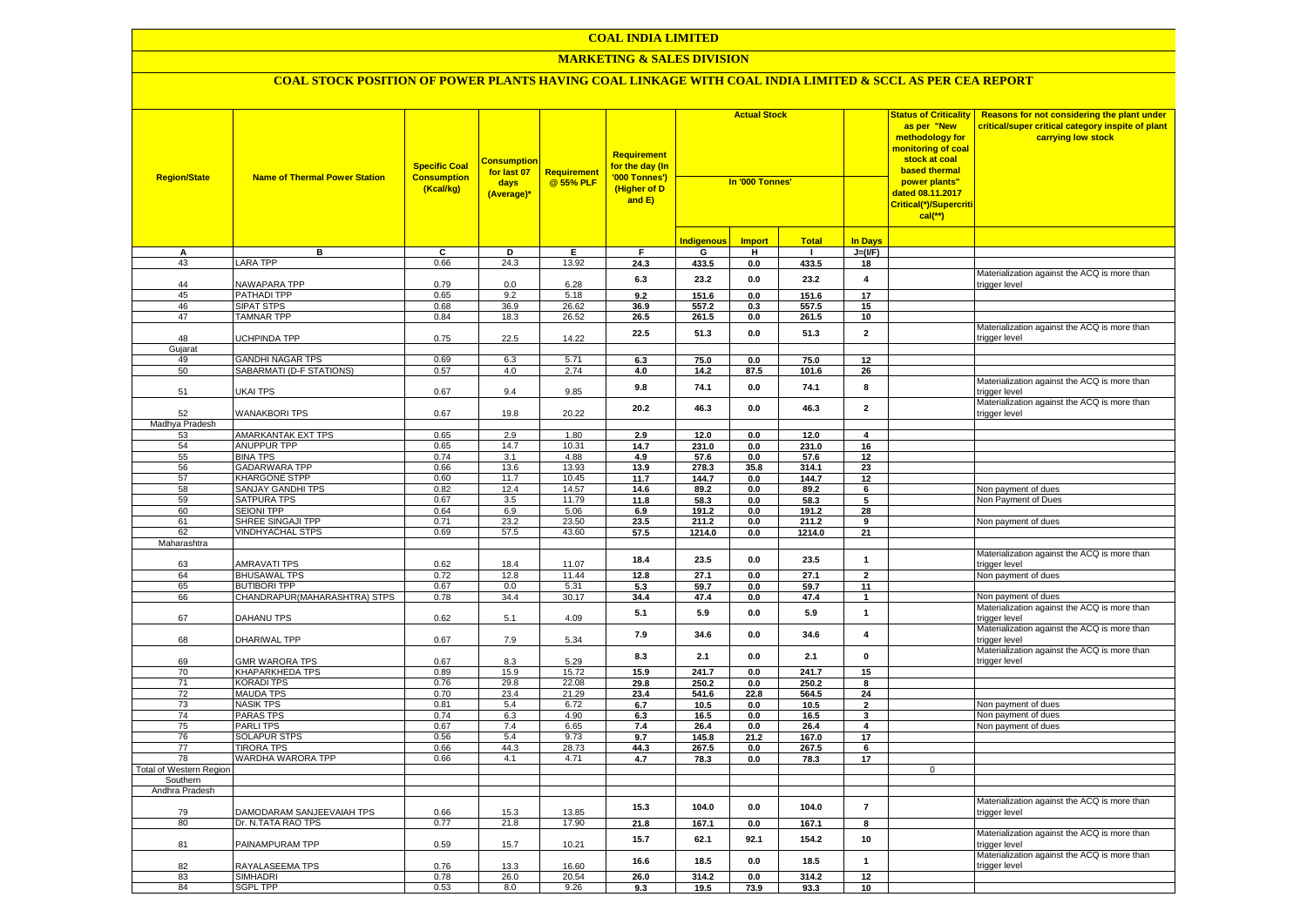### **COAL INDIA LIMITED**

### **MARKETING & SALES DIVISION**

| <b>Region/State</b>             | <b>Name of Thermal Power Station</b>              | <b>Specific Coal</b><br><b>Consumption</b><br>(Kcal/kg) | Consumptior<br>for last 07<br>days<br>(Average)* | <b>Requirement</b><br>@ 55% PLF | <b>Requirement</b><br>for the day (In<br>'000 Tonnes')<br>(Higher of D<br>and E) | <b>Actual Stock</b><br>In '000 Tonnes' |               |              |                   | <b>Status of Criticality</b><br>as per "New<br>methodology for<br>monitoring of coal<br>stock at coal<br><b>based thermal</b><br>power plants"<br>dated 08.11.2017<br>Critical(*)/Supercriti<br>$cal$ (**) | Reasons for not considering the plant under<br>critical/super critical category inspite of plant<br>carrying low stock |
|---------------------------------|---------------------------------------------------|---------------------------------------------------------|--------------------------------------------------|---------------------------------|----------------------------------------------------------------------------------|----------------------------------------|---------------|--------------|-------------------|------------------------------------------------------------------------------------------------------------------------------------------------------------------------------------------------------------|------------------------------------------------------------------------------------------------------------------------|
|                                 |                                                   |                                                         |                                                  |                                 |                                                                                  | <b>Indigenous</b>                      | <b>Import</b> | <b>Total</b> | <b>In Days</b>    |                                                                                                                                                                                                            |                                                                                                                        |
| Α                               | в                                                 | С                                                       | D                                                | Е                               | F.                                                                               | G                                      | н             | $\mathbf{L}$ | $J=(I/F)$         |                                                                                                                                                                                                            |                                                                                                                        |
| 85                              | <b>VIZAG TPP</b>                                  | 0.67                                                    | 0.0                                              | 9.20                            | 9.2                                                                              | 152.3                                  | 0.0           | 152.3        | 17                |                                                                                                                                                                                                            |                                                                                                                        |
| Karnataka                       |                                                   |                                                         |                                                  |                                 |                                                                                  |                                        |               |              |                   |                                                                                                                                                                                                            |                                                                                                                        |
| 86                              | <b>BELLARY TPS</b>                                | 0.63                                                    | 8.3                                              | 14.23                           | 14.2                                                                             | 19.3                                   | 0.0           | 19.3         | $\mathbf{1}$      |                                                                                                                                                                                                            | Materialization against the ACQ is more than<br>trigger level                                                          |
| 87                              | KUDGI STPP                                        | 0.63                                                    | 18.3                                             | 19.90                           | 19.9                                                                             | 143.1                                  | 8.5           | 151.7        | 8                 |                                                                                                                                                                                                            | Materialization against the ACQ is more than<br>trigger level                                                          |
| 88                              | <b>RAICHUR TPS</b>                                | 0.66                                                    | 20.5                                             | 14.98                           | 20.5                                                                             | 142.8                                  | 0.0           | 142.8        | $\overline{7}$    |                                                                                                                                                                                                            |                                                                                                                        |
| 89                              | YERMARUS TPP                                      | 0.62                                                    | 12.6                                             | 13.09                           | 13.1                                                                             | 32.6                                   | 0.0           | 32.6         | $\overline{2}$    |                                                                                                                                                                                                            | Materialization against the ACQ is more than<br>trigger level                                                          |
| <b>Tamil Nadu</b>               |                                                   |                                                         |                                                  |                                 |                                                                                  |                                        |               |              |                   |                                                                                                                                                                                                            |                                                                                                                        |
| 90                              | <b>METTUR TPS</b>                                 | 0.81                                                    | 13.6                                             | 8.98                            | 13.6                                                                             | 49.0                                   | 0.0           | 49.0         | $\overline{4}$    |                                                                                                                                                                                                            | Materialization against the ACQ is more than<br>trigger level                                                          |
| 91                              | <b>METTUR TPS - II</b>                            | 0.78                                                    | 6.0                                              | 6.16                            | $6.2\,$                                                                          | 57.3                                   | $0.0\,$       | 57.3         | 9                 |                                                                                                                                                                                                            |                                                                                                                        |
| 92                              | <b>NORTH CHENNAI TPS</b>                          | 0.82                                                    | 21.5                                             | 19.78                           | 21.5                                                                             | 190.2                                  | 0.0           | 190.2        | $\overline{9}$    |                                                                                                                                                                                                            |                                                                                                                        |
| 93                              | <b>TUTICORIN TPS</b>                              | 0.96                                                    | 9.6                                              | 13.31                           | 13.3                                                                             | 251.2                                  | 0.0           | 251.2        | 19                |                                                                                                                                                                                                            |                                                                                                                        |
| 94                              | <b>VALLUR TPP</b>                                 | 0.72                                                    | 15.6                                             | 14.26                           | 15.6                                                                             | 84.6                                   | 0.0           | 84.6         | 5                 |                                                                                                                                                                                                            | Materialization against the ACQ is more than<br>trigger level                                                          |
| Telangana                       |                                                   |                                                         |                                                  |                                 |                                                                                  |                                        |               |              |                   |                                                                                                                                                                                                            |                                                                                                                        |
| 95                              | <b>BHADRADRI TPP</b>                              | 0.69                                                    | 10.9                                             | 7.37                            | 10.9                                                                             | 56.6                                   | 0.0           | 56.6         | 5                 |                                                                                                                                                                                                            | Materialization against the ACQ is more than<br>trigger level                                                          |
| 96                              | <b>KAKATIYA TPS</b>                               | 0.57                                                    | 11.1                                             | 8.33                            | 11.1                                                                             | 255.0                                  | 0.0           | 255.0        | 23                |                                                                                                                                                                                                            |                                                                                                                        |
| 97                              | KOTHAGUDEM TPS (NEW)                              | 0.64                                                    | 8.2                                              | 8.46                            | 8.5                                                                              | 120.3                                  | 0.0           | 120.3        | 14                |                                                                                                                                                                                                            |                                                                                                                        |
| 98                              | KOTHAGUDEM TPS (STAGE-7)                          | 0.50                                                    | 2.9                                              | 5.23                            | 5.2                                                                              | 146.9                                  | 0.0           | 146.9        | 28                |                                                                                                                                                                                                            |                                                                                                                        |
| 99<br>100                       | <b>RAMAGUNDEM STPS</b><br><b>RAMAGUNDEM-B TPS</b> | 0.62<br>0.77                                            | 27.3<br>0.0                                      | 21.33<br>0.64                   | 27.3                                                                             | 456.2                                  | 0.0           | 456.2        | 17                |                                                                                                                                                                                                            |                                                                                                                        |
| 101                             | <b>SINGARENI TPP</b>                              |                                                         | 16.0                                             | 9.12                            | 0.6                                                                              | 14.4                                   | 0.0           | 14.4         | 23                |                                                                                                                                                                                                            |                                                                                                                        |
| <b>Total of Southern Region</b> |                                                   | 0.58                                                    |                                                  |                                 | 16.0                                                                             | 111.8                                  | $0.0\,$       | 111.8        | $\overline{7}$    | $\mathbf 0$                                                                                                                                                                                                |                                                                                                                        |
| Eastern                         |                                                   |                                                         |                                                  |                                 |                                                                                  |                                        |               |              |                   |                                                                                                                                                                                                            |                                                                                                                        |
| Bihar                           |                                                   |                                                         |                                                  |                                 |                                                                                  |                                        |               |              |                   |                                                                                                                                                                                                            |                                                                                                                        |
| 102                             | <b>BARAUNI TPS</b>                                | 0.63                                                    | 5.4                                              | 5.90                            | 5.9                                                                              | 76.2                                   | 0.0           | 76.2         | 13                |                                                                                                                                                                                                            |                                                                                                                        |
| 103                             | <b>BARHI</b>                                      | 0.67                                                    | 7.0                                              | 5.84                            | 7.0                                                                              | 88.8                                   | 0.0           | 88.8         | 13                |                                                                                                                                                                                                            |                                                                                                                        |
| 104                             | <b>BARH II</b>                                    | 0.67                                                    | 14.0                                             | 11.67                           | 14.0                                                                             | 177.5                                  | 0.0           | 177.5        | 13                |                                                                                                                                                                                                            |                                                                                                                        |
| 105                             | KAHALGAON TPS                                     | 0.80                                                    | 30.5                                             | 24.62                           | 30.5                                                                             | 104.3                                  | 0.0           | 104.3        | 3                 |                                                                                                                                                                                                            | Materialization against the ACQ is more than<br>trigger level                                                          |
| 106                             | MUZAFFARPUR TPS                                   | 0.77                                                    | 4.5                                              | 6.18                            | 6.2                                                                              | 49.9                                   | 0.0           | 49.9         | 8                 |                                                                                                                                                                                                            | Materialization against the ACQ is more than<br>trigger level                                                          |
| 107                             | <b>NABINAGAR STPP</b>                             | 0.58                                                    | 13.4                                             | 10.14                           | 13.4                                                                             | 288.6                                  | 0.0           | 288.6        | $\overline{22}$   |                                                                                                                                                                                                            |                                                                                                                        |
| 108                             | NABINAGAR TPP                                     | 0.69                                                    | 13.4                                             | 9.06                            | 13.4                                                                             | 53.3                                   | $0.0\,$       | 53.3         | $\pmb{4}$         |                                                                                                                                                                                                            | Materialization against the ACQ is more than<br>trigger level                                                          |
| Jharkhand                       |                                                   |                                                         |                                                  |                                 |                                                                                  |                                        |               |              |                   |                                                                                                                                                                                                            |                                                                                                                        |
| 109                             | BOKARO TPS 'A' EXP                                | 0.57                                                    | 3.7                                              | 3.78                            | 3.8                                                                              | 130.3                                  | 0.0           | 130.3        | 35                |                                                                                                                                                                                                            |                                                                                                                        |
| 110                             | CHANDRAPURA(DVC) TPS                              | 0.61                                                    | 7.0                                              | 4.06                            | 7.0                                                                              | 96.1                                   | 0.0           | 96.1         | 14                |                                                                                                                                                                                                            |                                                                                                                        |
| 111                             | JOJOBERA TPS                                      | 0.69                                                    | 2.7                                              | 2.18                            | 2.7                                                                              | 80.3                                   | 0.0           | 80.3         | 29                |                                                                                                                                                                                                            |                                                                                                                        |
| 112                             | <b>KODARMA TPP</b>                                | 0.62                                                    | 9.8                                              | 8.23                            | 9.8<br>7.0                                                                       | 105.2<br>1.2                           | 0.0<br>0.0    | 105.2<br>1.2 | 11<br>$\mathbf 0$ |                                                                                                                                                                                                            | Materialization against the ACQ is more than                                                                           |
| 113<br>114                      | MAHADEV PRASAD STPP<br>MAITHON RB TPP             | 0.70<br>0.64                                            | 7.0<br>11.0                                      | 5.01<br>8.89                    | 11.0                                                                             | 218.7                                  | 0.0           | 218.7        | 20                |                                                                                                                                                                                                            | trigger level                                                                                                          |
| 115                             | <b>TENUGHAT TPS</b>                               | 0.75                                                    | 5.6                                              | 4.16                            | 5.6                                                                              | 14.2                                   | $0.0\,$       | 14.2         | 3                 |                                                                                                                                                                                                            | Non payment of dues                                                                                                    |
| Odisha                          |                                                   |                                                         |                                                  |                                 |                                                                                  |                                        |               |              |                   |                                                                                                                                                                                                            |                                                                                                                        |
| 116                             | <b>DARLIPALI STPS</b>                             | 0.71                                                    | 18.7                                             | 14.95                           | 18.7                                                                             | 484.9                                  | 0.0           | 484.9        | 26                |                                                                                                                                                                                                            |                                                                                                                        |
| 117                             | <b>DERANG TPP</b>                                 | 0.70                                                    | 16.3                                             | 11.10                           | 16.3                                                                             | 787.5                                  | 0.0           | 787.5        | 48                |                                                                                                                                                                                                            |                                                                                                                        |
| 118                             | <b>IB VALLEY TPS</b>                              | 0.83                                                    | 23.4                                             | 19.16                           | 23.4                                                                             | 384.7                                  | 0.0           | 384.7        | 16                |                                                                                                                                                                                                            | Materialization against the ACQ is more than                                                                           |
| 119                             | KAMALANGA TPS                                     | 0.72                                                    | 8.8                                              | 10.02                           | 10.0                                                                             | 65.1                                   | 0.0           | 65.1         | 6                 |                                                                                                                                                                                                            | trigger level                                                                                                          |
| 120                             | <b>VEDANTA TPP</b>                                | 0.76                                                    | 4.6                                              | 6.02                            | 6.0                                                                              | 0.0                                    | 0.0           | 0.0          | $\mathbf 0$       |                                                                                                                                                                                                            | Materialization against the ACQ is more than<br>trigger level                                                          |
| 121                             | <b>TALCHER STPS</b>                               | 0.79                                                    | 38.5                                             | 31.43                           | 38.5                                                                             | 770.8                                  | 14.8          | 785.6        | 20                |                                                                                                                                                                                                            |                                                                                                                        |
| West Bengal                     |                                                   |                                                         |                                                  |                                 |                                                                                  |                                        |               |              | $\overline{7}$    |                                                                                                                                                                                                            |                                                                                                                        |
| 122                             | <b>BAKRESWAR TPS</b>                              | 0.62                                                    | 15.4                                             | 8.61                            | 15.4                                                                             | 109.6                                  | 0.0           | 109.6        |                   |                                                                                                                                                                                                            |                                                                                                                        |